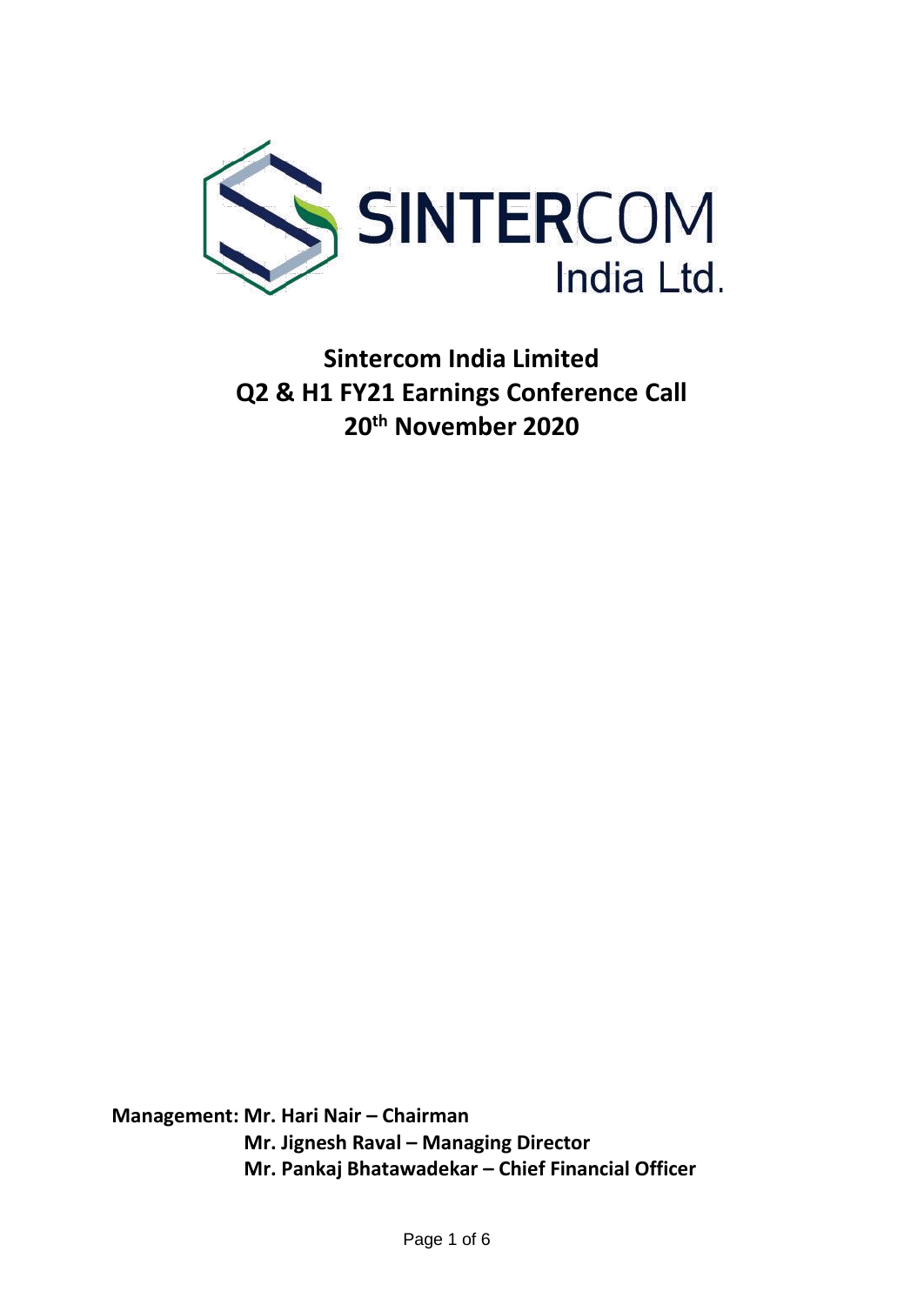## **Sintercom India Limited Q2 & H1 FY21 Earnings Conference Call 20November 2020**

**Moderator:** Good evening, ladies and gentlemen. I am Nirav, moderator for this conference. Welcome to the conference call of Sintercom India Limited arranged by Concept Investor Relations to discuss its Q2& H1 FY21 Results. We have with us today Mr. Hari Nair – Chairman, Mr. Jignesh Raval – Managing Director and Mr. Pankaj Bhatawadekar – Chief Financial Officer. At the time you have questions, please press '\*' and '1' on your touchtone telephone. Please note this conference is being recorded. Should you need assistance during the conference call, please signal an operator by pressing '\*' then '0' on your touchtone phone. I would now like to hand the conference over to Mr. Jignesh Raval – Managing Director. Thank you and over to you, sir. **Jignesh Raval:** Thank you and good evening to all the participants on this call. I take this opportunity to take you through the performance of Sintercom in these challenging times of the H1 FY21. To begin with, as mentioned in the previous call I would like to inform you all that we have now migrated to the main board of NSE with respect from 7<sup>th</sup> of October 2020. Now we will be able to interact more often with all of you to such quarterly conference call to keep you updated on the company performance. As many of us were experiencing these six months has been one of the most challenging times we have seen in the recent past. We have started of the fiscal year with a total lockdown which continue well into the first quarter which has significant impact on the performance of the company for the quarter first. As per the SIAM report the passenger vehicle sales were down almost by 78% mainly due to the COVID crisis in India. The crisis reflected across entire auto industry which reported decline of 79% in the first quarter. With a gradual relaxation of lockdown the second quarter started to see more recovery in the numbers. As per the SIAM report the passenger vehicle reported a growth of 17% over the previous year for the first quarter the overall auto industry reported a decline of approximately 7% Year-over-Year for July to September 2020. Overall the auto sector registered a de-growth of approximately 43% with the PV segment registering a de-growth of about 34% and the commercial segment and the two-wheeler of

about 56% and 34% respectively mainly due to the lockdown and COVID. The self recovery now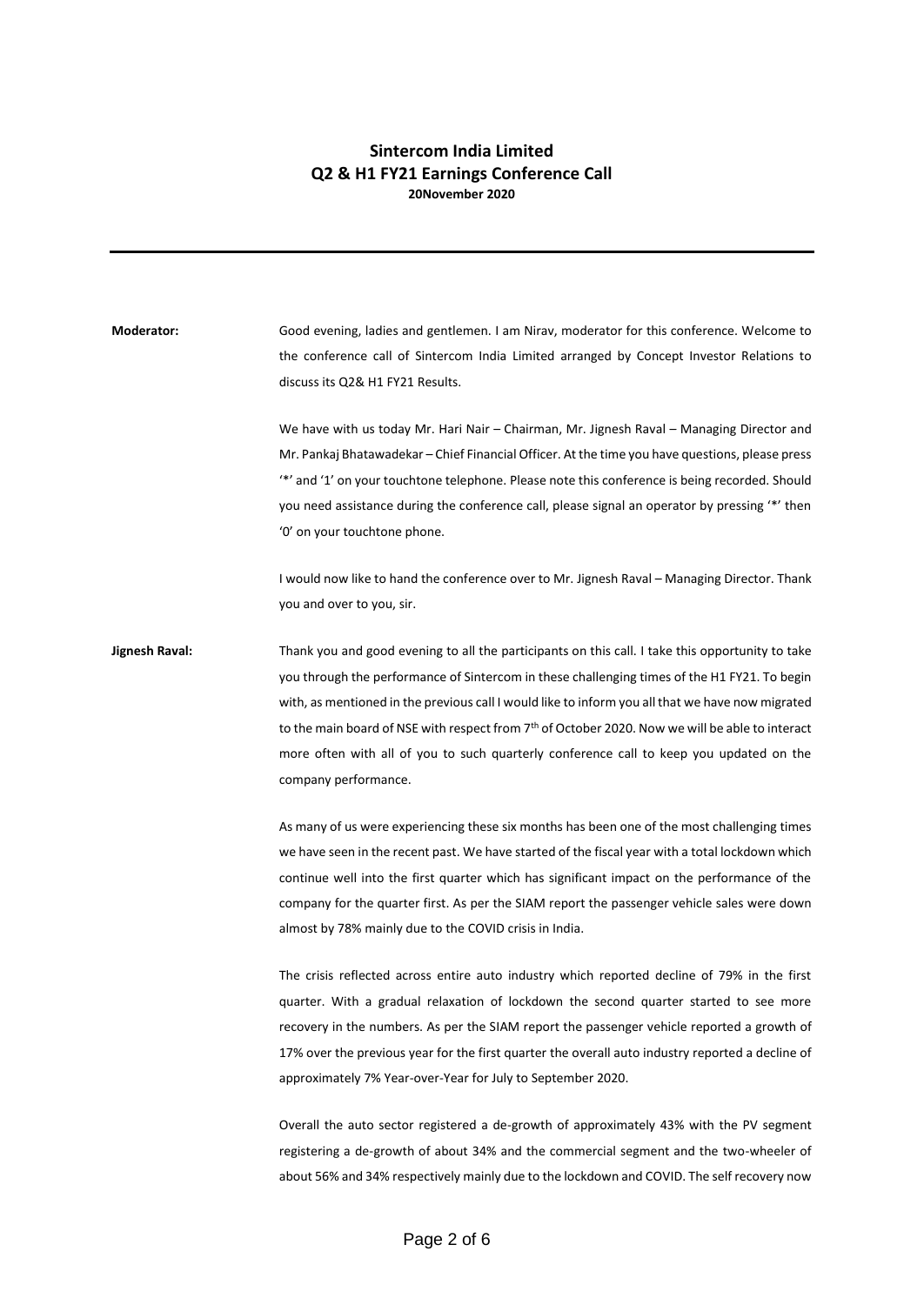began driven by a preference over of personal vehicle ownership at mid COVID, good winter crop and hope of good summer crop due to the good monsoons. We have to also keep in mind the issue of intermittent lockdown which could happen if any eventuality of second or third waive coming back to India.

Since later part of quarter 2 we are seeing a good demand from OEMs. We are happy to inform you that the sales of quarter 3 are looking good. We have started receiving the schedules for the much awaited BS-6 component for various new platforms from OEMs. We have received a ramp up plans for quarter 3 from the customers for various programs which were ready and approved by OEMs but waiting for the SOPs. This will help us to recovers the sales of quarter 3.

Let me take you through the performance of the company for quarter ended September 2020. Our sales declined about 13% from Rs. 133.05 million to Rs. 115.59 million as compared to the previous year same quarter. Our EBITDA declined to Rs. 14.69 million from Rs. 29.57 million down by about 60%. The net loss of the company after the tax adjustment for the quarter stood at Rs. 7.79 million. Our focus on lowering fixed cost variable cost has helped us to contain the net loss for the quarter.

Let me talk about the half year's performance of the period ended September 2020. Our overall sales were down by 51% from Rs. 287.5 crores to Rs. 139.54 million for the half year ended September 2020. The company recorded a net loss of Rs. 56.96 million during the first half year ended September 2020. The lockdown in the quarter 1 has significantly impacted the performance of the company on the sales as well as on the profitability of the company.

In terms of our capacity utilization for first six months we were at 20% utilization levels. With the sales recovery visible in quarter 3 we expect the capacity utilization to reach to our pre-COVID levels. During the second quarter since August our sales had reached to approximately 60% of our pre-COVID levels.

The company has net debt to equity ratio of 0.46x as on September 30, 2020. The company has availed additional loans from lending institution under the COVID emergency credit line as announced by the Government of India of Rs. 40 million which has helped us to balance the liquidity of the company during these challenging times. Despite these near term setbacks of preliminaries by the industry is driven micro factor, we continue to be well positioned for the further growth as the industry recovers.

Since April 2020 we have quoted for the business worth of Rs. 2,100 million of which we have been awarded a business worth of Rs. 400 million till now. Further of the business awarded Rs. 400 million I can proudly say that 10% towards the export business and 35% of this business is towards totally new segments of industrial goods application namely oil and gas industry. It is encouraging to note that the request for quote are much higher than this and are currently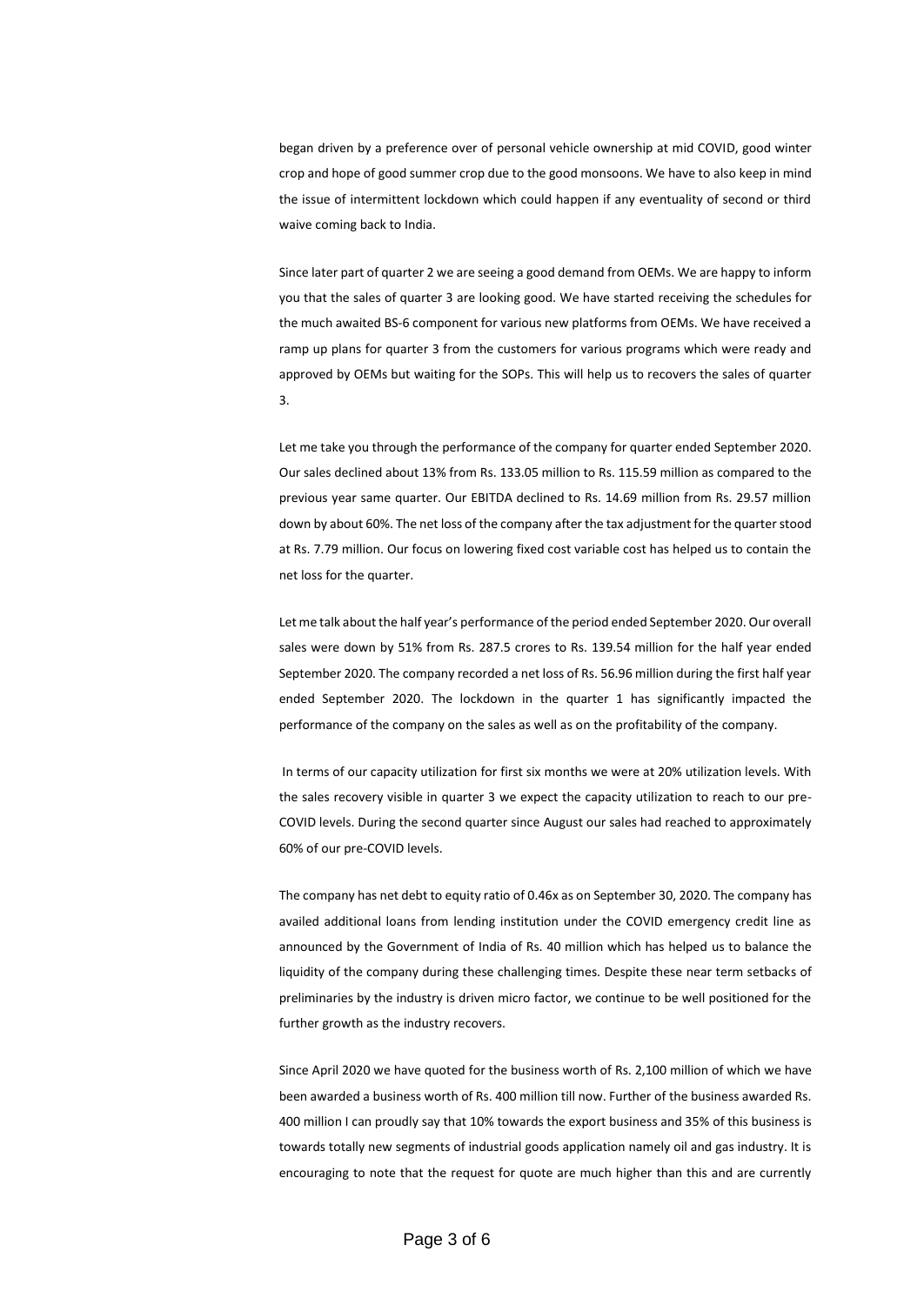under our feasibility study. Of the quoted business the majority business quoted towards engine and transmission segment continuing to our strategy as mentioned in the previous call. We continue to work on a diversification of business segments into a non-automotive and export business. Of these quoted business we can say almost 25% of the business quoted is towards the segment and 15% towards mainly due to this strategic sourcing decision by global players. We are making a good progress in this area and seeing plenty of opportunities both in domestic and export market.

We at Sintercom continue to focus on technology driven products and mainly jointly with our JV partner. Focus on exploiting the additional export opportunity and bringing new technologies for the Indian markets.

With these opening remarks, I would like to invite questions from all. Hari Nair, our Chairman, myself and Pankaj, our CFO would be happy to answer them. Thank you.

**Moderator:** Thank you very much. We will now begin the question-and-answer session.

The first question is from the line of Raj Oza, individual investor. Please go ahead.

**Raj Oza:** I would like to understand what are the cost cutting measures taken by you in order to cope up with the COVID situation during lockdown? So just wanted to understand what was your strategy? You have used to cut down the cost?

**Pankaj Bhatawadekar:** So in terms of cost cutting measures first and foremost we obviously took some major on the salary employee cost side where we had some salary reductions ranging from 10% to almost 40% depending on the gradation. So that is one of the areas and secondly obviously the other overheads related to the employee benefits on transportation and those related first we have worked out.

> These are in addition to obviously the plant shift schedule, shutdown whatever we have done which also impact on the temporary workers which we have already taken care of and also we have worked with our tier 2 suppliers to take care of some of the cost reduction measures from them and some additional discounts on the pricing. So on a higher level these are some of the key areas which we have worked out. And with the reduction of volume would we could get the variable cost to get them control down.

Raj Oza: And my second question is, has there been any problem in receivables from OEM side?

**Pankaj Bhatawadekar:** No, we have not seen any problem in receivables from OEM side but we have seen some delays from our tier 1 customers. They had delayed by about 30 days, 40 days of payment cycle initially but I think now things are getting back in shape since October. With the volumes coming back I think now more or less we are seeing the things getting back in place.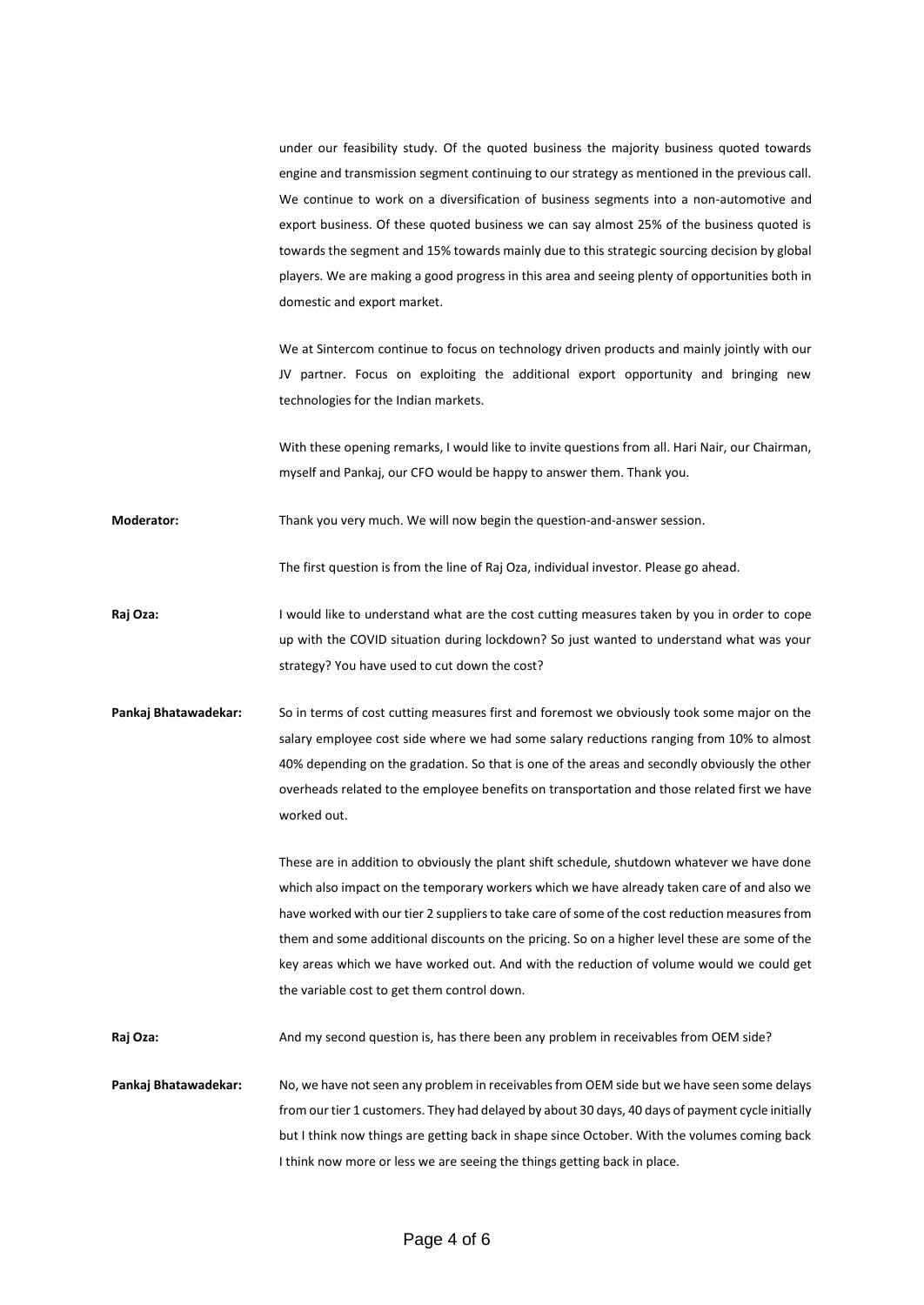- **Raj Oza:** Sir, my third question is that auto sector scenario is looking good given the fact that OEMs are reporting good sales. So how do you see our order book coming forward?
- **Pankaj Bhatawadekar:** So as Mr. Jignesh mentioned during the call in his opening remark we are seeing good schedules coming back for this quarter. In fact October was fantastic schedules we saw and same have been continue in November and we are also tracking the retail so we see a obviously good trend there. So we hope this sales sustain and whatever predictions at this initial stage we have received from the OEMs they are pretty confident of the demand they have.

So they are asking us not to reduce any production at our end and continue with the same pace and in fact they are predicting post the January they may have some additional volumes coming in. But the point here is maybe we have to be cautious and monitoring on the COVID second waive now the impact on the economy or the government measures. But if we keep that aside I think currently we see pretty good schedules coming back.

**Jignesh Raval:** Adding toPankaj's comment if you look at overall inventory at a dealer side currently on the PV side it is around 20 days to 25 days inventory which is maintained and on an average if you look at the past trend they were maintaining at around 35 days to 40 days. So I do not see at least in this quarter there is any issue but we have to see now how post like Delhi is already started alarming and next 10 days, 20 days how other cities are getting into COVID situation. Now based on that the quarter 4 will be decided but currently it looks intact. We do not see any issues.

Raj Oza: Sir, my last question. Like have we added any new clients in H1?

**Jignesh Raval:** Yes, as I mentioned to you we have been awarded almost Rs. 400 million new business and we actually enter into oil and gas industry so it is a totally new segment, new client base we have added and then we have added **Dana** Corporation which is again an offroad equipment product because our major focus today if you look at it in the passenger vehicle and the two-wheelers where now we have gone into the off road as well as the commercial side also.

**Moderator:** Thank you very much. The next participant is Dhiral Shah from Phillip Capital. Please go ahead.

**Dhiral Shah:** Sir, my question is what is the pricing difference between our products and **forged ones?**

**Pankaj Bhatawadekar:** So the main difference I would say between forging and our products is we produce net shape parts part. So obviously our parts are lower than forging parts.

- **Jignesh Raval:** It is ranging from depend upon the complexity of that. The customer ranging from 10%, 12% to 25% to 30% based on the complexity of the product.
- **Dhiral Shah:** Sir, second thing you just talked about that you have entered into oil and gas also. So how is the opportunity in that segment?